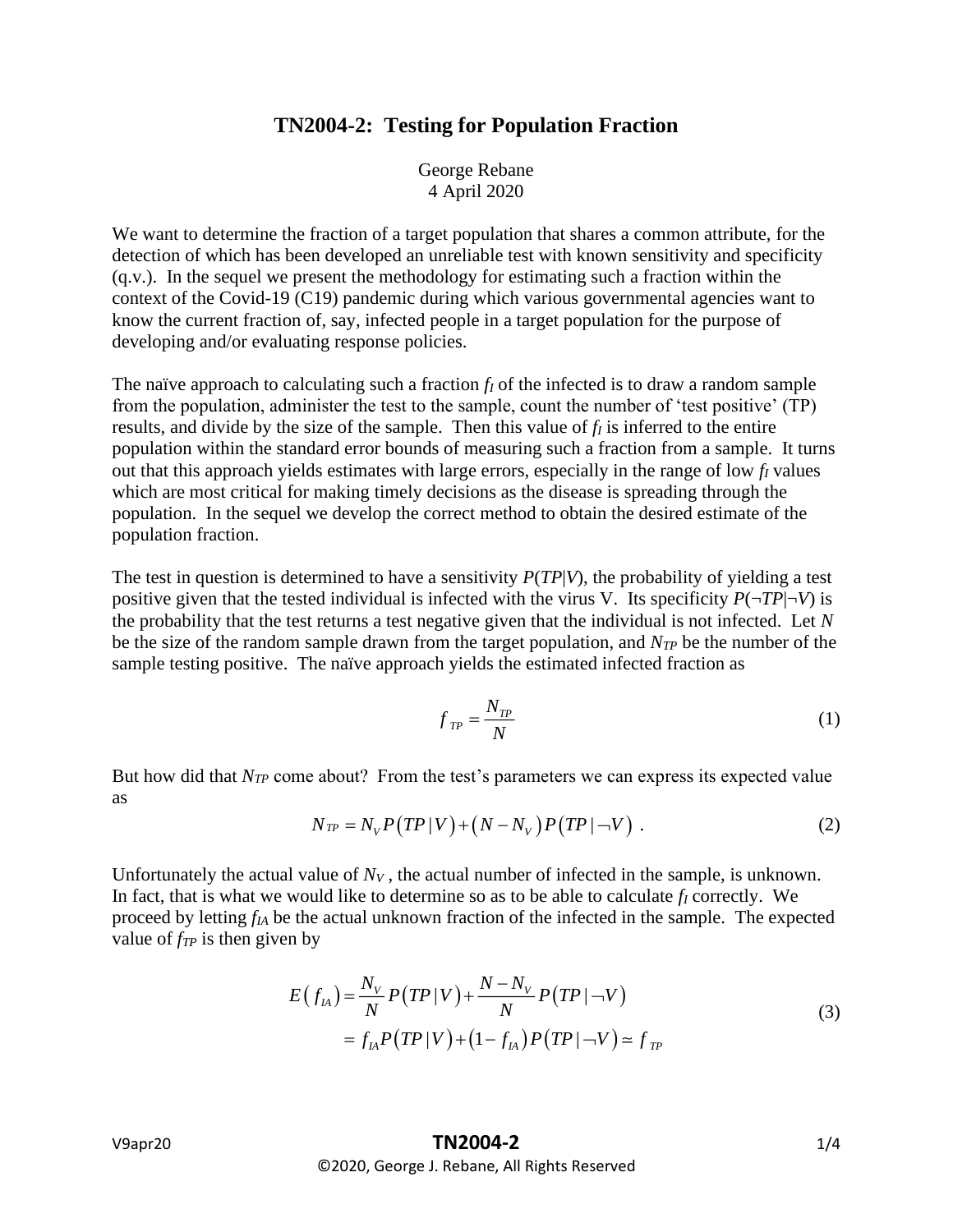Solving for *fIA* yields

$$
f_{\scriptscriptstyle IA} = \frac{f_{\scriptscriptstyle TP} - P(TP|\neg V)}{P(TP|V) - P(TP|\neg V)}.
$$
\n(4)

This is the correct estimate of the actual fraction of the infected people in the sample. At this point it would be instructive to illustrate the difference between  $f_{TP}$  and  $f_{IA}$ . Suppose the actual population infected fraction is  $f_{IA} = 0.05$ , and we drew a random sample that was tested with a test with performance attributes  $P(TP|V) = 0.95$  and  $P(TP|\neg V) = 0.10$ . Just counting the tests positive and using (1) gives  $f_{TP} = 0.1425$  as the 'naïve' infected fraction. Such an approach gives a grossly erroneous answer with an astonishing 185% error. Using (4) would correctly have recovered the desired infected fraction. It is clear from (4) that the naïve fraction equals the correct fraction were the administered test perfectly reliable, that is if  $P(TP|V) = 1$  and  $P(TP|\neg V) = 0.$ 

But our analysis does not end here. In addition to using the correct formula to compute the sample's infected fraction, we are also interested in the reliability of that estimate. This involves computing its variance as a function of the errors in its constituents. To begin, for any reasonable *N* we know that the number of infected *N<sup>V</sup>* it contains is another random variable derived from the *N* Bernoulli trials in the random selection process from a population whose actual infected fraction is  $f_A$  which equals the probability  $P_I$  that a randomly drawn person is infected. Constructing such a random sample then dictates that our  $N_V$  is defined only to within a binomial probability distribution with expected value  $P_I N$  and variance  $P_I (1 - P_I) N$ . From the study of binomial distributions, we also know that for  $P_I(1 - P_I)N \ge 10$  we are justified in using the gaussian normal distribution instead of the more complex binomial distribution in our analysis. For a sample of  $N = 1,000$  or more, we have in the above case  $P_I(1 - P_I)N = 47.5$ .

In going forward, we also assume that the sensitivity and specificity of the administered test are known and known to within certain error bounds. This says that we know the test's *P*(*TP*|*V*) and  $P(TP|\neg V)$ , along with their respective variances. With these data in hand we can now compute the variance of  $f_A$  in (4). Before diving into the math, we will relabel the required probabilities for ease of following the development – let  $P^+ = P(TP|V)$  and  $P^- = P(TP|\neg V)$ . Then (4) becomes

$$
f_{IA} = \frac{f_{TP} - P^{-}}{P^{+} - P^{-}} \tag{5}
$$

and from the study of error propagation we can write

$$
\sigma_{f_{IA}}^2 = \left(\frac{\partial f_{IA}}{\partial f_{TP}}\right)^2 \sigma_{f_{TP}}^2 + \left(\frac{\partial f_{IA}}{\partial P^+}\right)^2 \sigma_{P^+}^2 + \left(\frac{\partial f_{IA}}{\partial P^-}\right)^2 \sigma_{P^-}^2 \tag{6}
$$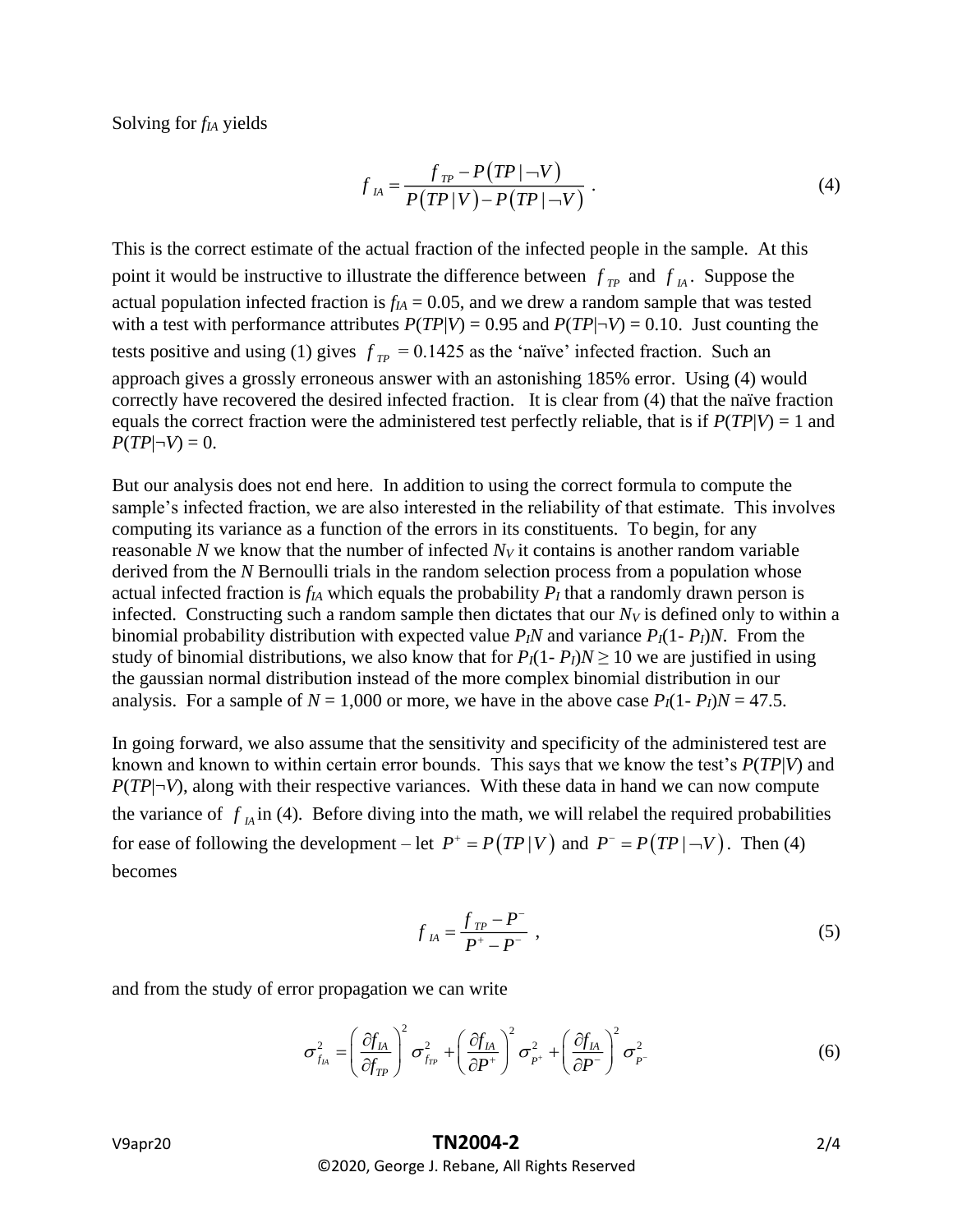where

$$
\frac{\partial f_{IA}}{\partial f_{TP}} = \frac{1}{P^+ - P^-}, \quad \frac{\partial f_{IA}}{\partial P^+} = \frac{P^- - f_{TP}}{\left(P^+ - P^-\right)^2}, \quad \frac{\partial f_{IA}}{\partial P^-} = \frac{f_{TP} - P^+}{\left(P^+ - P^-\right)^2}.\tag{7}
$$

For the remainder of our development we assume that the test's performance parameters are normally distributed such that about 95% of the time each probability will lie within  $\pm 0.01$  of the mean. This says that we can use  $\sigma_{p^+} = \sigma_{p^-} = 0.005$ . Also, we can determine from the error propagation of drawing a random sample of size *N* from a population with an *fIA* that satisfy the above described conditions for using the normal distribution approximation for the underlying binomial distribution. In that case

$$
N_V = f_{IA} N, \quad f_{TP} = N_V / \sqrt{N} = f_{IA}
$$
  
\n
$$
\sigma_{N_V}^2 = f_{IA} (1 - f_{IA}) N, \quad \sigma_{f_{TP}}^2 = \left(\frac{\partial f_{TP}}{\partial N_V}\right)^2 \sigma_{N_V}^2
$$
  
\n
$$
\sigma_{f_{TP}}^2 = \left(\frac{1}{N}\right)^2 f_{IA} (1 - f_{IA}) N = \frac{f_{IA} (1 - f_{IA})}{N}
$$
  
\n
$$
= \frac{(0.05)(0.95)}{1,000} = 0.000048 \rightarrow \sigma_{f_{TP}} = 0.0069
$$
 (8)

as discussed above. Evaluating (6) with the above inputs yields  $\sigma_{f_A} = 0.015$ , a marginally tolerable error for the correct estimate of  $f_A = 0.05$  from (4). The approximate 95% error bounds for this estimate are  $\pm 0.03$ .

The above development was confirmed through a Monte Carlo simulation with the above parameters. A test run consisted of randomly sampling a population with *fIA* infected. The random sample, of course, contained a random number as determined by its Bernoulli trial. That sample was tested with a test whose actual sensitivity and specificity were also draws from its performance distributions. That yielded the naïve fraction *fTP* of test positives, which was then used in (4) to compute  $f_A$  which, of course, is also a random number now drawn from a distribution whose theoretical mean and variance are computed from (5) and (6) with the nominal test parameter values known to the tester.

This simulated test was run 10,000 times to generate the histogram of results shown below. The means are shown in red and the plus/minus one sigmas in green (solid from the Monte Carlo runs and dashed for the theoretical values given above. As seen, the means are essentially equal, and the actual sigma is about 0.0017 smaller than the theoretical sigma. This demonstrates that we can expect the experienced distribution to be a bit tighter than that predicted by theory. The theoretical predicted gaussian pdf is shown in black. The bottom line is that the formula in (4) yields an unbiased and correct estimate of the infected fraction of the target population.